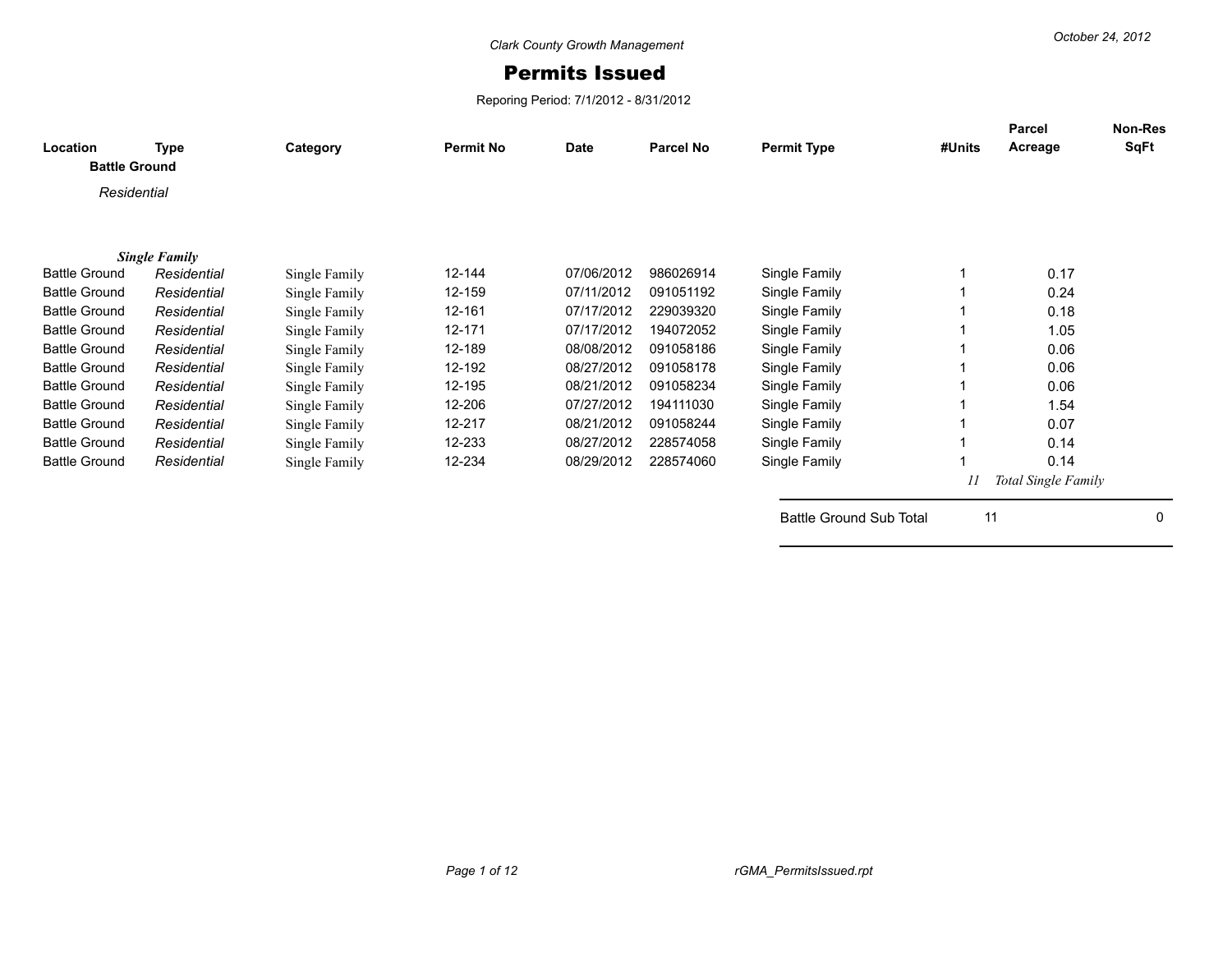| Location | <b>Type</b>          | Category      | <b>Permit No</b> | <b>Date</b> | <b>Parcel No</b> | <b>Permit Type</b> | #Units | <b>Parcel</b><br>Acreage | Non-Res<br><b>SqFt</b> |
|----------|----------------------|---------------|------------------|-------------|------------------|--------------------|--------|--------------------------|------------------------|
| Camas    |                      |               |                  |             |                  |                    |        |                          |                        |
|          | Residential          |               |                  |             |                  |                    |        |                          |                        |
|          |                      |               |                  |             |                  |                    |        |                          |                        |
|          |                      |               |                  |             |                  |                    |        |                          |                        |
|          | <b>Single Family</b> |               |                  |             |                  |                    |        |                          |                        |
| Camas    | Residential          | Single Family | 201244           | 07/09/2012  | 127744024        | Single Family      |        | 0.23                     |                        |
| Camas    | Residential          | Single Family | 201245           | 07/10/2012  | 127744004        | Single Family      |        | 0.25                     |                        |
| Camas    | Residential          | Single Family | 201246           | 07/13/2012  | 092232902        | Single Family      |        | 0.24                     |                        |
| Camas    | Residential          | Single Family | 201247           | 07/18/2012  | 125403046        | Single Family      |        | 0.17                     |                        |
| Camas    | Residential          | Single Family | 201248           | 07/18/2012  | 125403048        | Single Family      |        | 0.17                     |                        |
| Camas    | Residential          | Single Family | 201249           | 07/18/2012  | 125403096        | Single Family      |        | 0.20                     |                        |
| Camas    | Residential          | Single Family | 201250           | 08/02/2012  | 084921134        | Single Family      |        | 0.24                     |                        |
| Camas    | Residential          | Single Family | 201251           | 08/06/2012  | 092231074        | Single Family      |        | 0.64                     |                        |
| Camas    | Residential          | Single Family | 201252           | 08/07/2012  | 081958410        | Single Family      |        | 0.05                     |                        |
| Camas    | Residential          | Single Family | 201253           | 08/07/2012  | 081958414        | Single Family      |        | 0.06                     |                        |
| Camas    | Residential          | Single Family | 201254           | 08/07/2012  | 081958413        | Single Family      |        | 0.03                     |                        |
| Camas    | Residential          | Single Family | 201255           | 08/07/2012  | 081958411        | Single Family      |        | 0.05                     |                        |
| Camas    | Residential          | Single Family | 201256           | 08/07/2012  | 081958408        | Single Family      |        | 0.03                     |                        |
| Camas    | Residential          | Single Family | 201257           | 08/07/2012  | 081958407        | Single Family      |        | 0.06                     |                        |
| Camas    | Residential          | Single Family | 201258           | 08/07/2012  | 081958409        | Single Family      |        | 0.03                     |                        |
| Camas    | Residential          | Single Family | 201259           | 08/07/2012  | 081958412        | Single Family      |        | 0.03                     |                        |
| Camas    | Residential          | Single Family | 201260           | 08/08/2012  | 080971000        | Single Family      |        | 0.11                     |                        |
| Camas    | Residential          | Single Family | 201261           | 08/21/2012  | 127147014        | Single Family      |        | 0.17                     |                        |
| Camas    | Residential          | Single Family | 201262           | 08/24/2012  | 177663100        | Single Family      |        | 0.09                     |                        |
| Camas    | Residential          | Single Family | 201263           | 08/24/2012  | 177663102        | Single Family      |        | 0.09                     |                        |
| Camas    | Residential          | Single Family | 201264           | 08/24/2012  | 177663206        | Single Family      |        | 0.06                     |                        |
| Camas    | Residential          | Single Family | 201265           | 08/27/2012  | 125403028        | Single Family      |        | 0.16                     |                        |
| Camas    | Residential          | Single Family | 201266           | 08/29/2012  | 085227000        | Single Family      |        | 0.13                     |                        |
|          |                      |               |                  |             |                  |                    | 23     | Total Single Family      |                        |
|          |                      |               |                  |             |                  |                    | 23     |                          | $\mathbf 0$            |
|          |                      |               |                  |             |                  | Camas Sub Total    |        |                          |                        |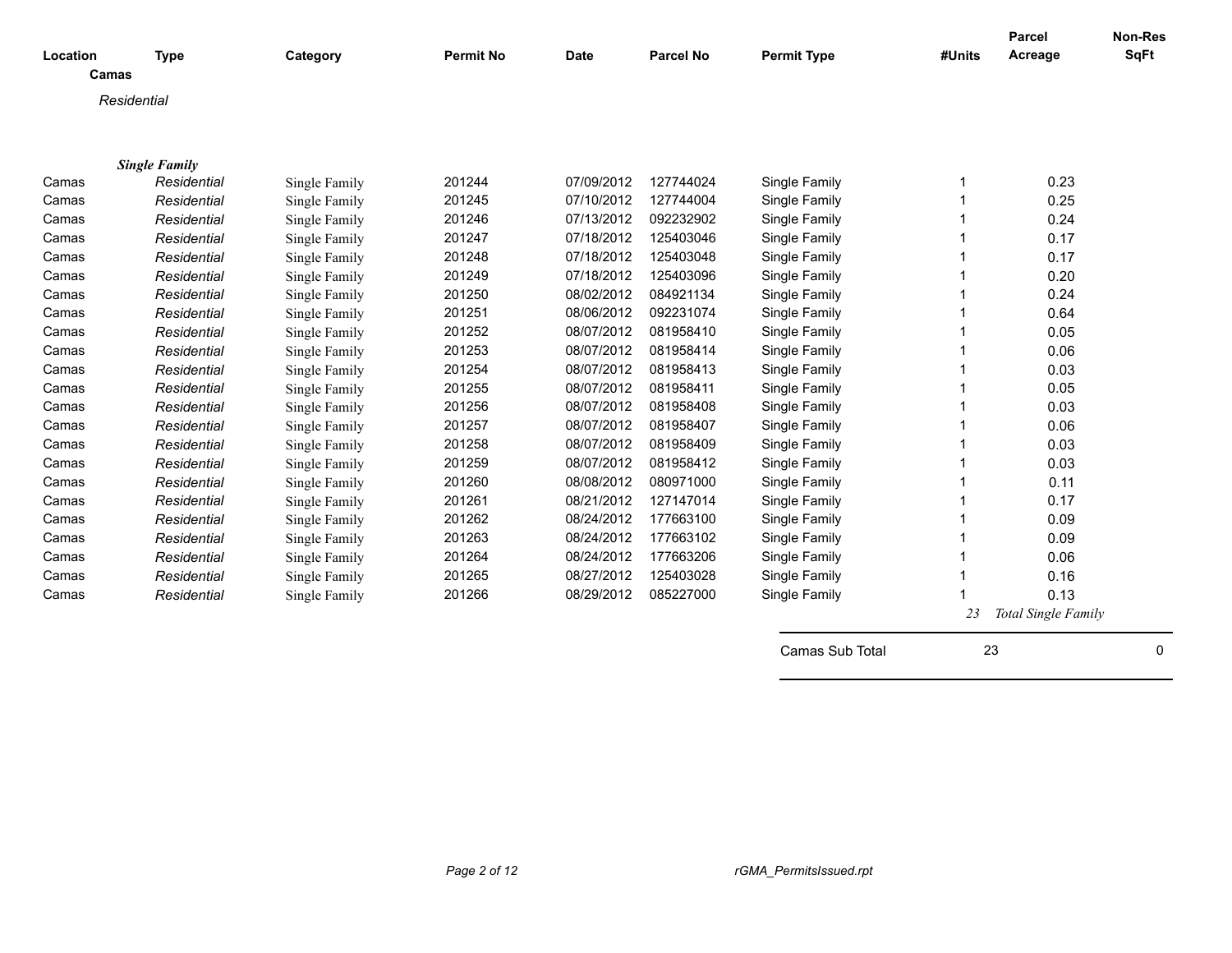| Location   | <b>Type</b>          | Category      | <b>Permit No</b> | <b>Date</b> | <b>Parcel No</b>       | <b>Permit Type</b> | #Units            | <b>Parcel</b><br>Acreage | Non-Res<br>SqFt |
|------------|----------------------|---------------|------------------|-------------|------------------------|--------------------|-------------------|--------------------------|-----------------|
|            | Ridgefield           |               |                  |             |                        |                    |                   |                          |                 |
|            | Residential          |               |                  |             |                        |                    |                   |                          |                 |
|            |                      |               |                  |             |                        |                    |                   |                          |                 |
|            |                      |               |                  |             |                        |                    |                   |                          |                 |
|            | <b>Single Family</b> |               |                  |             |                        |                    |                   |                          |                 |
| Ridgefield | Residential          | Single Family | BLD-11-0114      | 07/01/2012  | 220032128              | Single Family      | $\mathbf{1}$      | 0.17                     |                 |
| Ridgefield | Residential          | Single Family | BLD-11-0116      | 07/01/2012  | 220032220              | Single Family      | $\mathbf{1}$      | 0.16                     |                 |
| Ridgefield | Residential          | Single Family | BLD-12-0045      | 08/01/2012  | 986026125              | Single Family      | $\mathbf{1}$      | 0.12                     |                 |
| Ridgefield | Residential          | Single Family | BLD-12-0091      | 07/01/2012  | 986028145              | Single Family      | $\mathbf{1}$      | 0.12                     |                 |
| Ridgefield | Residential          | Single Family | BLD-12-0092      | 07/01/2012  | 986028238              | Single Family      | $\mathbf{1}$      | 0.13                     |                 |
| Ridgefield | Residential          | Single Family | BLD-12-0094      | 07/01/2012  | 220032058              | Single Family      | 1                 | 0.21                     |                 |
| Ridgefield | Residential          | Single Family | BLD-12-0097      | 07/01/2012  | 986028951              | Single Family      | $\mathbf{1}$      | 0.11                     |                 |
| Ridgefield | Residential          | Single Family | BLD-12-0098      | 07/01/2012  | 986028957              | Single Family      | $\mathbf 1$       | 0.12                     |                 |
| Ridgefield | Residential          | Single Family | BLD-12-0100      | 07/01/2012  | 986028188              | Single Family      | 1                 | 0.12                     |                 |
| Ridgefield | Residential          | Single Family | BLD-12-0101      | 07/01/2012  | 986028207              | Single Family      | $\mathbf 1$       | 0.09                     |                 |
| Ridgefield | Residential          | Single Family | BLD-12-0102      | 07/01/2012  | 986028950              | Single Family      | $\mathbf{1}$      | 0.12                     |                 |
| Ridgefield | Residential          | Single Family | BLD-12-0104      | 07/01/2012  | 986028959              | Single Family      | $\mathbf{1}$      | 0.11                     |                 |
| Ridgefield | Residential          | Single Family | BLD-12-0106      | 08/01/2012  | 986027651              | Single Family      | 1                 | 0.07                     |                 |
| Ridgefield | Residential          | Single Family | BLD-12-0108      | 08/01/2012  | 220032138              | Single Family      | $\mathbf{1}$      | 0.14                     |                 |
| Ridgefield | Residential          | Single Family | BLD-12-0109      | 07/01/2012  | 220032224              | Single Family      | 1                 | 0.17                     |                 |
| Ridgefield | Residential          | Single Family | BLD-12-0112      | 08/01/2012  | 986028694              | Single Family      | $\mathbf{1}$      | 0.22                     |                 |
| Ridgefield | Residential          | Single Family | BLD-12-0113      | 08/01/2012  | 986028695              | Single Family      | $\mathbf{1}$      | 0.23                     |                 |
| Ridgefield | Residential          | Single Family | BLD-12-0114      | 08/01/2012  | 986028740              | Single Family      | $\mathbf{1}$      | 0.16                     |                 |
| Ridgefield | Residential          | Single Family | BLD-12-0115      | 08/01/2012  | 986028177              | Single Family      | $\mathbf{1}$      | 0.12                     |                 |
| Ridgefield | Residential          | Single Family | BLD-12-0117      | 07/01/2012  | 986028163              | Single Family      | $\mathbf{1}$      | 0.11                     |                 |
| Ridgefield | Residential          | Single Family | BLD-12-0122      | 08/01/2012  | 986028946              | Single Family      | $\mathbf{1}$      | 0.18                     |                 |
| Ridgefield | Residential          | Single Family | BLD-12-0123      | 08/01/2012  | 216044014              | Single Family      | $\mathbf{1}$      | 0.11                     |                 |
| Ridgefield | Residential          | Single Family | BLD-12-0125      | 08/01/2012  | 986028214              | Single Family      | $\mathbf{1}$      | 0.11                     |                 |
| Ridgefield | Residential          | Single Family | BLD-12-0127      | 08/01/2012  | 986028187              | Single Family      | $\mathbf{1}$      | 0.10                     |                 |
| Ridgefield | Residential          | Single Family | BLD-12-0128      | 08/01/2012  | 986028162              | Single Family      | $\mathbf{1}$      | 0.11                     |                 |
| Ridgefield | Residential          | Single Family | BLD-12-0129      | 08/01/2012  | 986027682              | Single Family      | $\mathbf{1}$      | 0.08                     |                 |
| Ridgefield | Residential          | Single Family | BLD-12-0130      | 08/01/2012  | 986028186              | Single Family      | $\mathbf{1}$      | 0.11                     |                 |
| Ridgefield | Residential          |               | BLD-12-0131      | 08/01/2012  | 986028225              | Single Family      | $\mathbf{1}$      | 0.16                     |                 |
|            |                      | Single Family | BLD-12-0132      | 08/01/2012  | 986027706              | Single Family      | $\mathbf{1}$      |                          |                 |
| Ridgefield | Residential          | Single Family |                  |             |                        |                    | $\mathbf{1}$      | 1.57                     |                 |
| Ridgefield | Residential          | Single Family | BLD-12-0133      | 08/01/2012  | 986028168<br>986028254 | Single Family      |                   | 0.12                     |                 |
| Ridgefield | Residential          | Single Family | BLD-12-0135      | 08/01/2012  | 986028948              | Single Family      | 1<br>$\mathbf{1}$ | 0.22                     |                 |
| Ridgefield | Residential          | Single Family | BLD-12-0137      | 08/01/2012  |                        | Single Family      |                   | 0.18                     |                 |
| Ridgefield | Residential          | Single Family | BLD-12-0138      | 08/01/2012  | 986028952              | Single Family      | 1                 | 0.10                     |                 |

 *33 Total Single Family*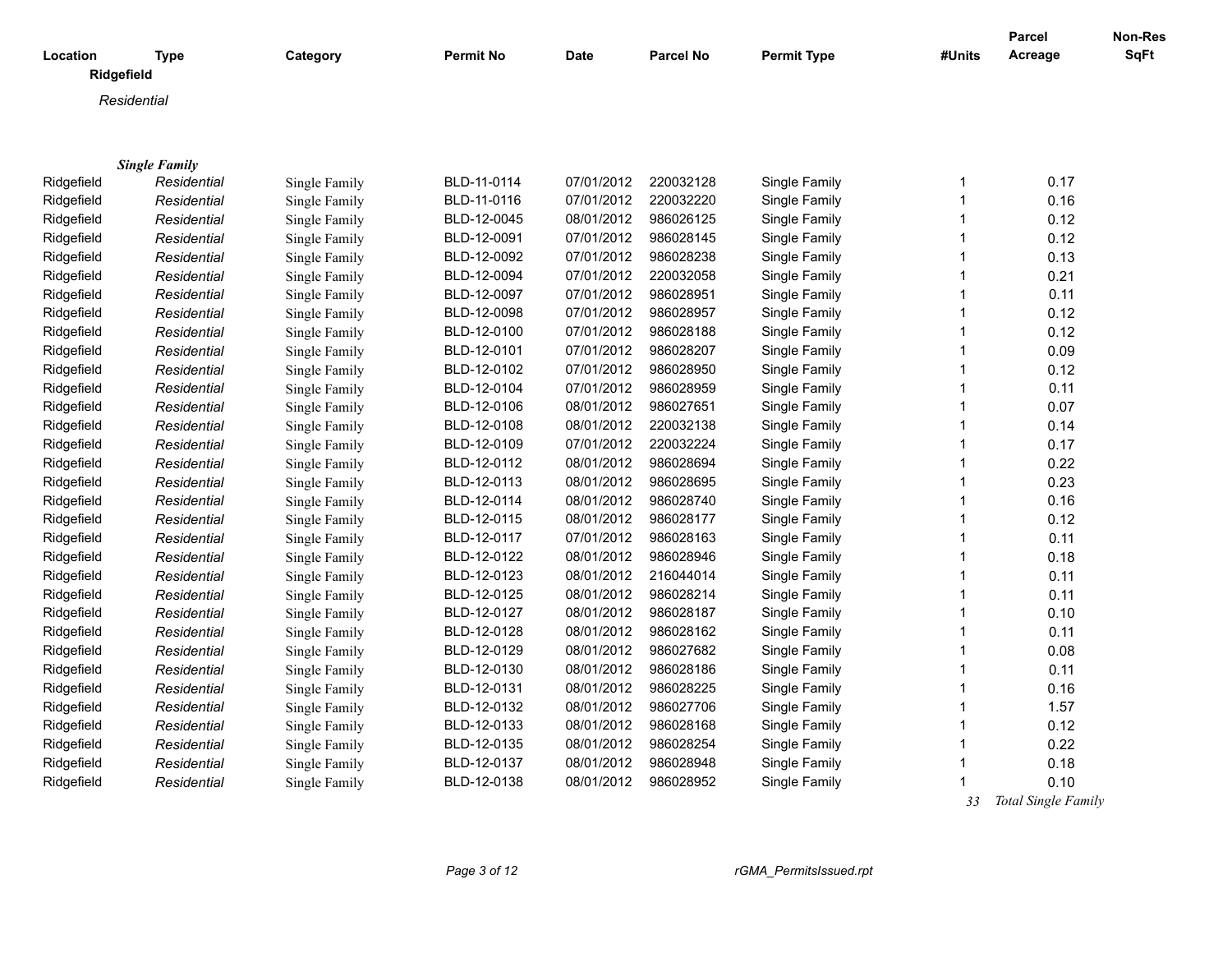| Location | <b>Type</b> | Category | <b>Permit No</b> | Date | <b>Parcel No</b> | <b>Permit Type</b>   | Parcel<br>#Units<br>Acreage | Non-Res<br><b>SqFt</b> |
|----------|-------------|----------|------------------|------|------------------|----------------------|-----------------------------|------------------------|
|          |             |          |                  |      |                  | Ridgefield Sub Total | 33                          | 0                      |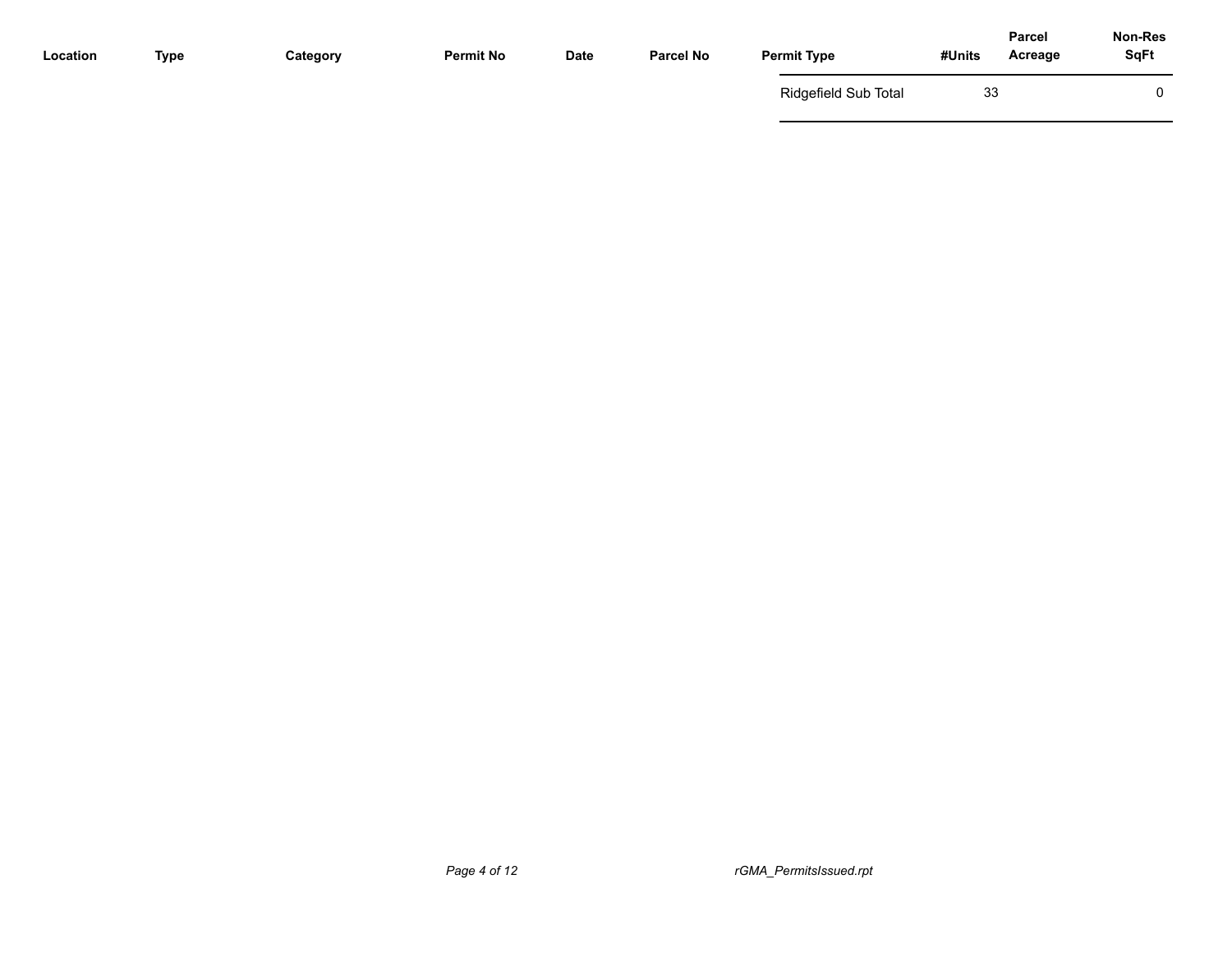|           |                          |                          |                  |             |                  |                          |              | Parcel  | Non-Res     |
|-----------|--------------------------|--------------------------|------------------|-------------|------------------|--------------------------|--------------|---------|-------------|
| Location  | <b>Type</b><br>Vancouver | Category                 | <b>Permit No</b> | <b>Date</b> | <b>Parcel No</b> | <b>Permit Type</b>       | #Units       | Acreage | <b>SqFt</b> |
|           | Non-Residential          |                          |                  |             |                  |                          |              |         |             |
|           |                          |                          |                  |             |                  |                          |              |         |             |
|           |                          |                          |                  |             |                  |                          |              |         |             |
| Vancouver | <b>Non-Residential</b>   | <b>Commercial Retail</b> | COM2012-00240    | 08/15/2012  | 160080000        | <b>Commercial Retail</b> |              | 1.40    | 3,022       |
| Vancouver | Non-Residential          | Other Commercial         | COM2012-00381    | 07/23/2012  | 058918000        | <b>Other Commercial</b>  |              | 4.81    | 5,000       |
|           | Residential              |                          |                  |             |                  |                          |              |         |             |
|           |                          |                          |                  |             |                  |                          |              |         |             |
|           | Multi-Family             |                          |                  |             |                  |                          |              |         |             |
| Vancouver | Residential              | Multi-Family             | MFR2012-00180    | 08/28/2012  | 176610000        | Multi-Family             | 10           | 11.35   |             |
| Vancouver | Residential              | Multi-Family             | MFR2012-00181    | 08/28/2012  | 176610000        | Multi-Family             | 10           | 11.35   |             |
| Vancouver | Residential              | Multi-Family             | MFR2012-00199    | 08/28/2012  | 176610000        | Multi-Family             | 10           | 11.35   |             |
| Vancouver | Residential              | Multi-Family             | SFR2012-00128    | 07/13/2012  | 986026633        | Multi-Family             | $\mathbf{1}$ | 0.06    |             |
| Vancouver | Residential              | Multi-Family             | SFR2012-00129    | 07/13/2012  | 986026635        | Multi-Family             | $\mathbf{1}$ | 0.08    |             |
| Vancouver | Residential              | Multi-Family             | SFR2012-00130    | 07/13/2012  | 986026637        | Multi-Family             | $\mathbf{1}$ | 0.04    |             |
| Vancouver | Residential              | Multi-Family             | SFR2012-00131    | 07/13/2012  | 986026639        | Multi-Family             | $\mathbf{1}$ | 0.04    |             |
| Vancouver | Residential              | Multi-Family             | SFR2012-00132    | 07/13/2012  | 986026641        | Multi-Family             | $\mathbf{1}$ | 0.04    |             |
| Vancouver | Residential              | Multi-Family             | SFR2012-00133    | 07/13/2012  | 986026643        | Multi-Family             | $\mathbf{1}$ | 0.04    |             |
| Vancouver | Residential              | Multi-Family             | SFR2012-00134    | 07/13/2012  | 986026638        | Multi-Family             | $\mathbf{1}$ | 0.04    |             |
| Vancouver | Residential              | Multi-Family             | SFR2012-00135    | 07/13/2012  | 986026636        | Multi-Family             | 1            | 0.04    |             |
| Vancouver | Residential              | Multi-Family             | SFR2012-00136    | 07/13/2012  | 986026634        | Multi-Family             | $\mathbf{1}$ | 0.05    |             |
| Vancouver | Residential              | Multi-Family             | SFR2012-00137    | 07/13/2012  | 986026640        | Multi-Family             | 1            | 0.04    |             |
| Vancouver | Residential              | Multi-Family             | SFR2012-00138    | 07/13/2012  | 986026644        | Multi-Family             | $\mathbf{1}$ | 0.06    |             |
| Vancouver | Residential              | Multi-Family             | SFR2012-00139    | 07/13/2012  | 986026642        | Multi-Family             | $\mathbf{1}$ | 0.04    |             |
| Vancouver | Residential              | Multi-Family             | SFR2012-00153    | 08/31/2012  | 126808010        | Multi-Family             | $\mathbf{1}$ | 0.09    |             |
| Vancouver | Residential              | Multi-Family             | SFR2012-00154    | 08/31/2012  | 126808012        | Multi-Family             | $\mathbf{1}$ | 0.06    |             |
| Vancouver | Residential              | Multi-Family             | SFR2012-00155    | 08/31/2012  | 126808016        | Multi-Family             | $\mathbf{1}$ | 0.10    |             |
| Vancouver | Residential              | Multi-Family             | SFR2012-00156    | 08/31/2012  | 126808014        | Multi-Family             | $\mathbf{1}$ | 0.06    |             |
| Vancouver | Residential              | Multi-Family             | SFR2012-00157    | 07/31/2012  | 986028626        | Multi-Family             | $\mathbf{1}$ | 0.06    |             |
| Vancouver | Residential              | Multi-Family             | SFR2012-00158    | 07/31/2012  | 986028627        | Multi-Family             | $\mathbf{1}$ | 0.04    |             |
| Vancouver | Residential              | Multi-Family             | SFR2012-00159    | 08/03/2012  | 986028628        | Multi-Family             | $\mathbf{1}$ | 0.04    |             |
| Vancouver | Residential              | Multi-Family             | SFR2012-00160    | 08/03/2012  | 986028629        | Multi-Family             | $\mathbf{1}$ | 0.04    |             |
| Vancouver | Residential              | Multi-Family             | SFR2012-00161    | 08/03/2012  | 986028630        | Multi-Family             | $\mathbf{1}$ | 0.04    |             |
| Vancouver | Residential              | Multi-Family             | SFR2012-00162    | 08/03/2012  | 986028631        | Multi-Family             | $\mathbf{1}$ | 0.04    |             |
| Vancouver | Residential              | Multi-Family             | SFR2012-00163    | 08/03/2012  | 986028645        | Multi-Family             | $\mathbf{1}$ | 0.05    |             |
| Vancouver | Residential              | Multi-Family             | SFR2012-00164    | 08/03/2012  | 986028646        | Multi-Family             | $\mathbf{1}$ | 0.04    |             |
| Vancouver | Residential              | Multi-Family             | SFR2012-00165    | 08/03/2012  | 986028647        | Multi-Family             | $\mathbf{1}$ | 0.04    |             |
| Vancouver | Residential              | Multi-Family             | SFR2012-00166    | 08/03/2012  | 986028648        | Multi-Family             | 1            | 0.04    |             |
| Vancouver | Residential              | Multi-Family             | SFR2012-00167    | 08/03/2012  | 986028649        | Multi-Family             | $\mathbf{1}$ | 0.04    |             |

*Page 5 of 12 rGMA\_PermitsIssued.rpt*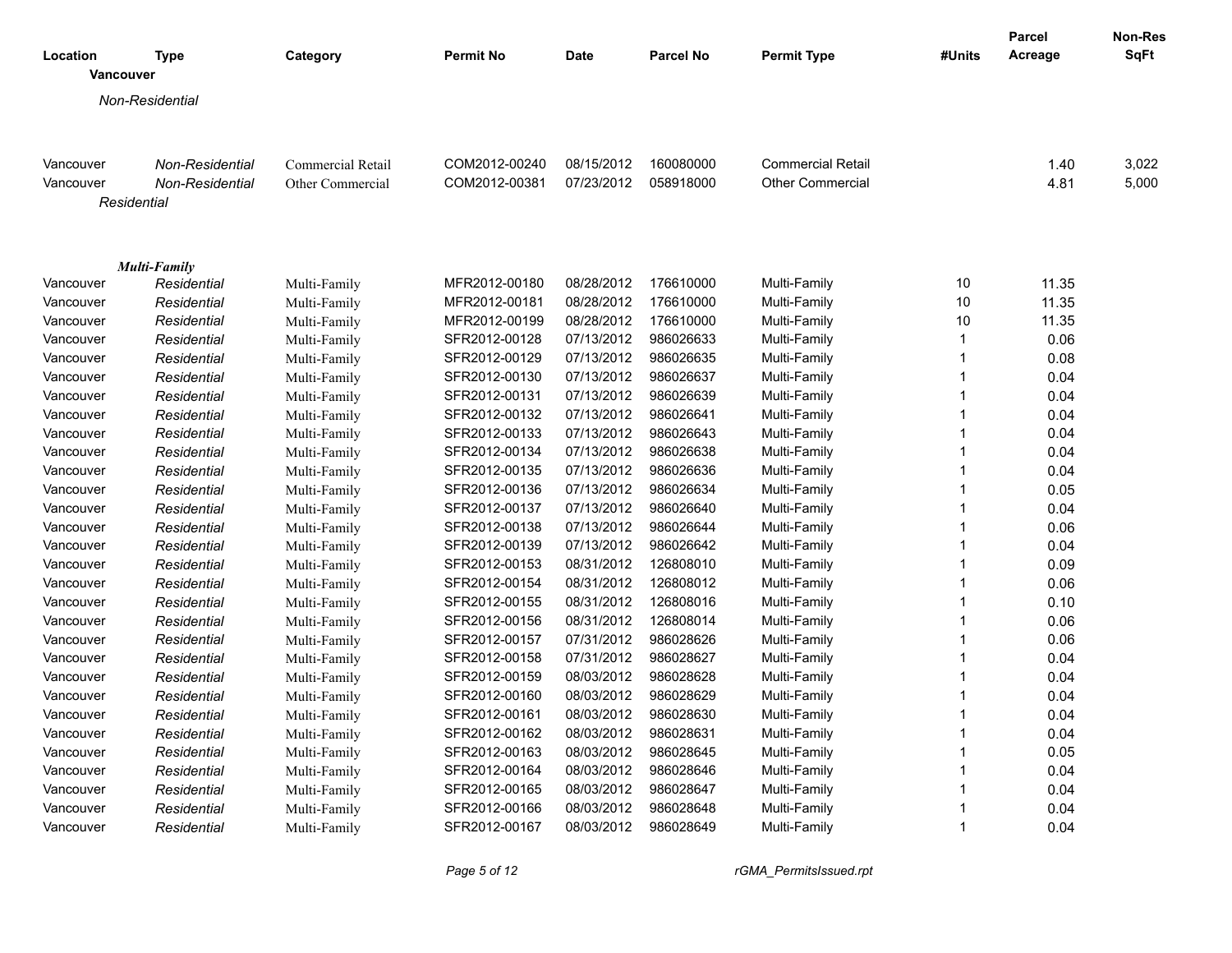| Location         | Type                 | Category      | <b>Permit No</b> | <b>Date</b> | <b>Parcel No</b> | <b>Permit Type</b> | #Units                       | <b>Parcel</b><br>Acreage | <b>Non-Res</b><br>SqFt |
|------------------|----------------------|---------------|------------------|-------------|------------------|--------------------|------------------------------|--------------------------|------------------------|
| <b>Vancouver</b> |                      |               |                  |             |                  |                    |                              |                          |                        |
|                  | Residential          |               |                  |             |                  |                    |                              |                          |                        |
|                  |                      |               |                  |             |                  |                    |                              |                          |                        |
|                  |                      |               |                  |             |                  |                    |                              |                          |                        |
|                  | <b>Multi-Family</b>  |               |                  |             |                  |                    |                              |                          |                        |
| Vancouver        | Residential          | Multi-Family  | SFR2012-00168    | 08/03/2012  | 986028650        | Multi-Family       | 1                            | 0.04                     |                        |
| Vancouver        | Residential          | Multi-Family  | SFR2012-00169    | 08/03/2012  | 986028651        | Multi-Family       | $\mathbf{1}$<br>$\mathbf{1}$ | 0.04                     |                        |
| Vancouver        | Residential          | Multi-Family  | SFR2012-00170    | 08/03/2012  | 986028652        | Multi-Family       |                              | 0.05                     |                        |
| Vancouver        | Residential          | Multi-Family  | SFR2012-00171    | 08/03/2012  | 986028632        | Multi-Family       | 1                            | 0.06                     |                        |
| Vancouver        | Residential          | Multi-Family  | SFR2012-00175    | 08/21/2012  | 986026653        | Multi-Family       |                              | 0.04                     |                        |
| Vancouver        | Residential          | Multi-Family  | SFR2012-00177    | 08/22/2012  | 986026655        | Multi-Family       | 1                            | 0.07                     |                        |
| Vancouver        | Residential          | Multi-Family  | SFR2012-00178    | 08/21/2012  | 986026668        | Multi-Family       |                              | 0.06                     |                        |
| Vancouver        | Residential          | Multi-Family  | SFR2012-00179    | 08/21/2012  | 986026669        | Multi-Family       | 1                            | 0.04                     |                        |
| Vancouver        | Residential          | Multi-Family  | SFR2012-00180    | 08/21/2012  | 986026670        | Multi-Family       | 1                            | 0.04                     |                        |
| Vancouver        | Residential          | Multi-Family  | SFR2012-00181    | 08/21/2012  | 986026671        | Multi-Family       | $\mathbf{1}$                 | 0.08                     |                        |
| Vancouver        | Residential          | Multi-Family  | SFR2012-00182    | 08/21/2012  | 986026648        | Multi-Family       | $\mathbf{1}$                 | 0.04                     |                        |
| Vancouver        | Residential          | Multi-Family  | SFR2012-00183    | 08/21/2012  | 986026649        | Multi-Family       | 1                            | 0.04                     |                        |
| Vancouver        | Residential          | Multi-Family  | SFR2012-00184    | 08/21/2012  | 986026650        | Multi-Family       | 1                            | 0.04                     |                        |
| Vancouver        | Residential          | Multi-Family  | SFR2012-00185    | 08/21/2012  | 986026651        | Multi-Family       | 1                            | 0.04                     |                        |
| Vancouver        | Residential          | Multi-Family  | SFR2012-00186    | 08/21/2012  | 986026654        | Multi-Family       | $\mathbf{1}$                 | 0.03                     |                        |
| Vancouver        | Residential          | Multi-Family  | SFR2012-00188    | 08/22/2012  | 986026652        | Multi-Family       | 1                            | 0.04                     |                        |
| Vancouver        | Residential          | Multi-Family  | SFR2012-00189    | 08/21/2012  | 986026646        | Multi-Family       | $\mathbf{1}$                 | 0.04                     |                        |
| Vancouver        | Residential          | Multi-Family  | SFR2012-00191    | 08/21/2012  | 986026645        | Multi-Family       | 1                            | 0.07                     |                        |
|                  |                      |               |                  |             |                  |                    | 75                           | Total Multi-Family       |                        |
|                  | <b>Single Family</b> |               |                  |             |                  |                    |                              |                          |                        |
| Vancouver        | Residential          | Single Family | SFR2011-00041    | 07/13/2012  | 177497064        | Single Family      | 1                            | 0.06                     |                        |
| Vancouver        | Residential          | Single Family | SFR2011-00043    | 07/13/2012  | 177497066        | Single Family      | 1                            | 0.06                     |                        |
| Vancouver        | Residential          | Single Family | SFR2012-00095    | 07/16/2012  | 110185115        | Single Family      | 1                            | 2.59                     |                        |
| Vancouver        | Residential          | Single Family | SFR2012-00114    | 07/25/2012  | 021590000        | Single Family      |                              | 0.11                     |                        |
| Vancouver        | Residential          | Single Family | SFR2012-00119    | 08/08/2012  | 109951090        | Single Family      | 1                            | 0.07                     |                        |
| Vancouver        | Residential          | Single Family | SFR2012-00120    | 08/08/2012  | 109951092        | Single Family      |                              | 0.08                     |                        |
| Vancouver        | Residential          | Single Family | SFR2012-00121    | 07/31/2012  | 109951124        | Single Family      | 1                            | 0.08                     |                        |
| Vancouver        | Residential          | Single Family | SFR2012-00122    | 07/31/2012  | 109951200        | Single Family      | 1                            | 0.06                     |                        |
| Vancouver        | Residential          | Single Family | SFR2012-00123    | 07/31/2012  | 109951034        | Single Family      | 1                            | 0.06                     |                        |
| Vancouver        | Residential          | Single Family | SFR2012-00124    | 07/31/2012  | 109951032        | Single Family      | 1                            | 0.06                     |                        |
| Vancouver        | Residential          | Single Family | SFR2012-00125    | 08/08/2012  | 061930000        | Single Family      | 1                            | 0.19                     |                        |
| Vancouver        | Residential          | Single Family | SFR2012-00126    | 08/02/2012  | 122575030        | Single Family      | $\mathbf{1}$                 | 0.21                     |                        |
| Vancouver        | Residential          | Single Family | SFR2012-00127    | 08/09/2012  | 986027397        | Single Family      | 1                            | 0.12                     |                        |
| Vancouver        | Residential          | Single Family | SFR2012-00140    | 07/23/2012  | 162360004        | Single Family      | 1                            | 0.17                     |                        |
| Vancouver        | Residential          | Single Family | SFR2012-00141    | 07/23/2012  | 162360010        | Single Family      | 1                            | 0.13                     |                        |
|                  |                      |               |                  |             |                  |                    |                              |                          |                        |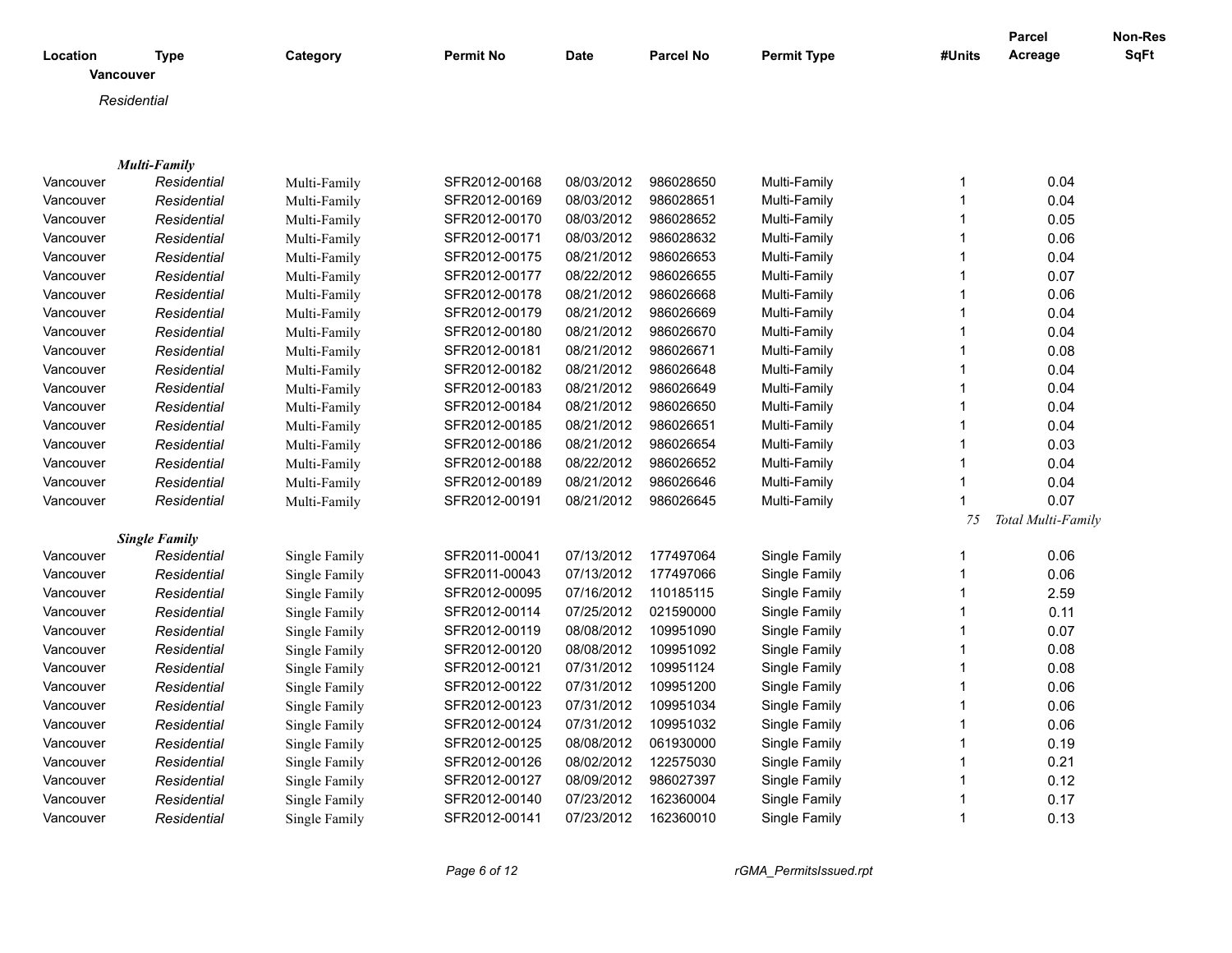| Location<br><b>Vancouver</b> | <b>Type</b>          | Category         | <b>Permit No</b>               | <b>Date</b> | <b>Parcel No</b> | <b>Permit Type</b>      | #Units | Parcel<br>Acreage          | <b>Non-Res</b><br><b>SqFt</b> |
|------------------------------|----------------------|------------------|--------------------------------|-------------|------------------|-------------------------|--------|----------------------------|-------------------------------|
| Residential                  |                      |                  |                                |             |                  |                         |        |                            |                               |
|                              |                      |                  |                                |             |                  |                         |        |                            |                               |
|                              |                      |                  |                                |             |                  |                         |        |                            |                               |
|                              | <b>Single Family</b> |                  |                                |             |                  |                         |        |                            |                               |
| Vancouver                    | Residential          | Single Family    | SFR2012-00142                  | 07/23/2012  | 162360006        | Single Family           | 1      | 0.18                       |                               |
| Vancouver                    | Residential          | Single Family    | SFR2012-00143                  | 08/03/2012  | 101403692        | Single Family           |        | 0.07                       |                               |
| Vancouver                    | Residential          | Single Family    | SFR2012-00144                  | 08/03/2012  | 101403672        | Single Family           |        | 0.08                       |                               |
| Vancouver                    | Residential          | Single Family    | SFR2012-00145                  | 08/03/2012  | 101403676        | Single Family           |        | 0.08                       |                               |
| Vancouver                    | Residential          | Single Family    | SFR2012-00146                  | 08/03/2012  | 101403674        | Single Family           |        | 0.08                       |                               |
| Vancouver                    | Residential          | Single Family    | SFR2012-00147                  | 07/12/2012  | 166613025        | Single Family           |        | 0.21                       |                               |
| Vancouver                    | Residential          | Single Family    | SFR2012-00148                  | 08/01/2012  | 109730092        | Single Family           |        | 0.13                       |                               |
| Vancouver                    | Residential          | Single Family    | SFR2012-00149                  | 08/01/2012  | 109730114        | Single Family           | 1      | 0.09                       |                               |
| Vancouver                    | Residential          | Single Family    | SFR2012-00151                  | 08/24/2012  | 166862007        | Single Family           |        | 1.75                       |                               |
| Vancouver                    | Residential          | Single Family    | SFR2012-00152                  | 08/23/2012  | 164786094        | Single Family           | 1      | 0.27                       |                               |
| Vancouver                    | Residential          | Single Family    | SFR2012-00172                  | 08/29/2012  | 109730010        | Single Family           |        | 0.11                       |                               |
| Vancouver                    | Residential          | Single Family    | SFR2012-00176                  | 08/16/2012  | 101403688        | Single Family           |        | 0.08                       |                               |
| Vancouver                    | Residential          | Single Family    | SFR2012-00196                  | 08/10/2012  | 162707164        | Single Family           |        | 0.10                       |                               |
|                              |                      |                  |                                |             |                  |                         | 28     | Total Single Family        |                               |
|                              |                      |                  |                                |             |                  | Vancouver Sub Total     | 103    |                            | 8,022                         |
|                              |                      |                  |                                |             |                  |                         |        |                            |                               |
| <b>Vancouver UGA</b>         |                      |                  |                                |             |                  |                         |        |                            |                               |
|                              | Non-Residential      |                  |                                |             |                  |                         |        |                            |                               |
|                              |                      |                  |                                |             |                  |                         |        |                            |                               |
|                              |                      |                  |                                |             |                  |                         |        |                            |                               |
| Vancouver UG                 | Non-Residential      | Industrial       | COM2012-00082                  | 07/27/2012  | 149311000        | Industrial              |        | 0.93                       | 6,800                         |
| Vancouver UG                 | Non-Residential      | Other Commercial | COM2011-00187                  | 08/09/2012  | 198592000        | <b>Other Commercial</b> |        | 5.00                       | 4,280                         |
| Vancouver UG                 | Non-Residential      | Other Commercial | COM2011-00188                  | 08/09/2012  | 198592000        | <b>Other Commercial</b> |        | 5.00                       | 1,216                         |
| Residential                  |                      |                  |                                |             |                  |                         |        |                            |                               |
|                              |                      |                  |                                |             |                  |                         |        |                            |                               |
|                              | <b>Multi-Family</b>  |                  |                                |             |                  |                         |        |                            |                               |
| Vancouver UG                 | Residential          | Multi-Family     | SFR2012-00338                  | 07/09/2012  | 156690052        | Multi-Family            |        | 0.07                       |                               |
| Vancouver UG                 |                      |                  |                                | 07/09/2012  | 156690050        | Multi-Family            |        | 0.05                       |                               |
|                              |                      |                  |                                |             |                  |                         |        |                            |                               |
| Vancouver UG                 | Residential          | Multi-Family     | SFR2012-00339<br>SFR2012-00340 | 07/09/2012  |                  | Multi-Family            |        |                            |                               |
|                              | Residential          | Multi-Family     | SFR2012-00341                  |             | 156690048        |                         |        | 0.09                       |                               |
| Vancouver UG                 | Residential          | Multi-Family     |                                | 07/26/2012  | 156690058        | Multi-Family            |        | 0.06                       |                               |
| Vancouver UG                 | Residential          | Multi-Family     | SFR2012-00342                  | 07/26/2012  | 156690060        | Multi-Family            | 5      | 0.07<br>Total Multi-Family |                               |

*Page 7 of 12 rGMA\_PermitsIssued.rpt*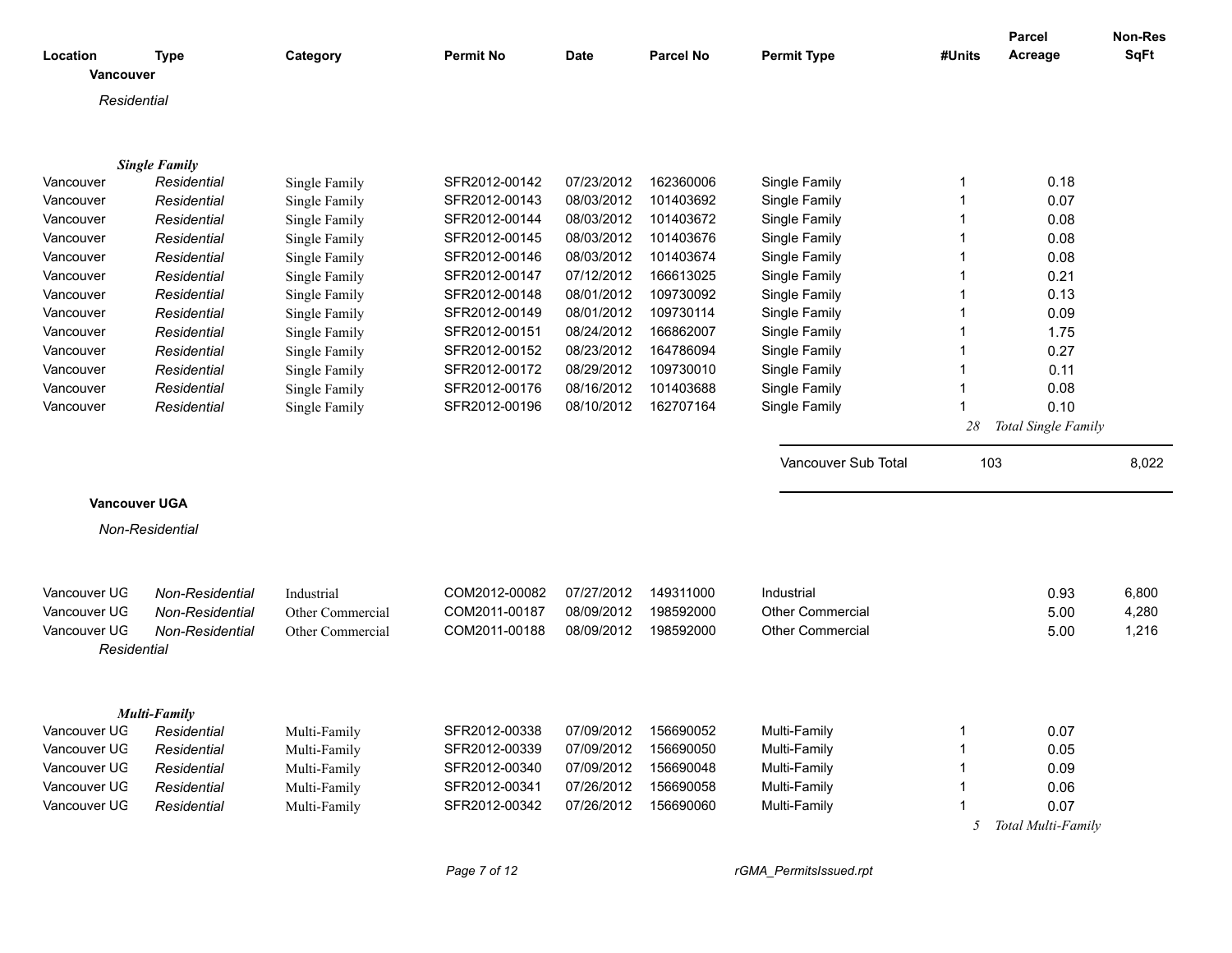| Location<br><b>Vancouver UGA</b> | <b>Type</b>          | Category      | <b>Permit No</b> | Date       | <b>Parcel No</b> | <b>Permit Type</b> | #Units       | <b>Parcel</b><br>Acreage | Non-Res<br>SqFt |
|----------------------------------|----------------------|---------------|------------------|------------|------------------|--------------------|--------------|--------------------------|-----------------|
| Residential                      |                      |               |                  |            |                  |                    |              |                          |                 |
|                                  |                      |               |                  |            |                  |                    |              |                          |                 |
|                                  | <b>Single Family</b> |               |                  |            |                  |                    |              |                          |                 |
| Vancouver UG                     | Residential          | Single Family | SFR2011-00324    | 08/29/2012 | 986028873        | Single Family      | 1            | 0.15                     |                 |
| Vancouver UG                     | Residential          | Single Family | SFR2012-00113    | 08/31/2012 | 189843016        | Single Family      | 1            | 0.15                     |                 |
| Vancouver UG                     | Residential          | Single Family | SFR2012-00119    | 07/12/2012 | 157014002        | Single Family      | 1            | 0.11                     |                 |
| Vancouver UG                     | Residential          | Single Family | SFR2012-00123    | 07/24/2012 | 986025976        | Single Family      |              | 0.12                     |                 |
| Vancouver UG                     | Residential          | Single Family | SFR2012-00166    | 08/02/2012 | 157014022        | Single Family      | 1            | 0.12                     |                 |
| Vancouver UG                     | Residential          | Single Family | SFR2012-00233    | 08/31/2012 | 146449032        | Single Family      | 1            | 0.18                     |                 |
| Vancouver UG                     | Residential          | Single Family | SFR2012-00241    | 08/27/2012 | 189843018        | Single Family      |              | 0.15                     |                 |
| Vancouver UG                     | Residential          | Single Family | SFR2012-00247    | 08/07/2012 | 199169000        | Single Family      | 1            | 0.96                     |                 |
| Vancouver UG                     | Residential          | Single Family | SFR2012-00260    | 07/19/2012 | 146449018        | Single Family      | 1            | 0.23                     |                 |
| Vancouver UG                     | Residential          | Single Family | SFR2012-00267    | 08/02/2012 | 186854086        | Single Family      | 1            | 0.08                     |                 |
| Vancouver UG                     | Residential          | Single Family | SFR2012-00269    | 08/02/2012 | 186854088        | Single Family      | 1            | 0.08                     |                 |
| Vancouver UG                     | Residential          | Single Family | SFR2012-00272    | 07/26/2012 | 986029843        | Single Family      | 1            | 0.30                     |                 |
| Vancouver UG                     | Residential          | Single Family | SFR2012-00275    | 07/06/2012 | 105260026        | Single Family      | $\mathbf{1}$ | 0.13                     |                 |
| Vancouver UG                     | Residential          | Single Family | SFR2012-00276    | 07/02/2012 | 105260058        | Single Family      | 1            | 0.19                     |                 |
| Vancouver UG                     | Residential          | Single Family | SFR2012-00279    | 07/06/2012 | 106036104        | Single Family      | 1            | 0.07                     |                 |
| Vancouver UG                     | Residential          | Single Family | SFR2012-00295    | 08/07/2012 | 156946078        | Single Family      | 1            | 0.10                     |                 |
| Vancouver UG                     | Residential          | Single Family | SFR2012-00296    | 07/24/2012 | 185668050        | Single Family      | 1            | 0.16                     |                 |
| Vancouver UG                     | Residential          | Single Family | SFR2012-00297    | 07/24/2012 | 185668152        | Single Family      | 1            | 0.16                     |                 |
| Vancouver UG                     | Residential          | Single Family | SFR2012-00298    | 07/24/2012 | 185668052        | Single Family      | 1            | 0.12                     |                 |
| Vancouver UG                     | Residential          | Single Family | SFR2012-00300    | 07/02/2012 | 200607026        | Single Family      |              | 0.22                     |                 |
| Vancouver UG                     | Residential          | Single Family | SFR2012-00301    | 07/02/2012 | 186228010        | Single Family      | 1            | 0.29                     |                 |
| Vancouver UG                     | Residential          | Single Family | SFR2012-00302    | 07/06/2012 | 986025995        | Single Family      | 1            | 0.12                     |                 |
| Vancouver UG                     | Residential          | Single Family | SFR2012-00304    | 07/02/2012 | 106036008        | Single Family      |              | 0.07                     |                 |
| Vancouver UG                     | Residential          | Single Family | SFR2012-00305    | 07/06/2012 | 104070060        | Single Family      | 1            | 0.23                     |                 |
| Vancouver UG                     | Residential          | Single Family | SFR2012-00307    | 08/06/2012 | 108486216        | Single Family      | 1            | 0.38                     |                 |
| Vancouver UG                     | Residential          | Single Family | SFR2012-00309    | 07/10/2012 | 181782036        | Single Family      | 1            | 0.26                     |                 |
| Vancouver UG                     | Residential          | Single Family | SFR2012-00312    | 07/23/2012 | 146449014        | Single Family      | 1            | 0.17                     |                 |
| Vancouver UG                     | Residential          | Single Family | SFR2012-00314    | 07/05/2012 | 189843012        | Single Family      | 1            | 0.14                     |                 |
| Vancouver UG                     | Residential          | Single Family | SFR2012-00315    | 07/17/2012 | 104070090        | Single Family      | 1            | 0.24                     |                 |
| Vancouver UG                     | Residential          | Single Family | SFR2012-00316    | 07/10/2012 | 185668008        | Single Family      | 1            | 0.14                     |                 |
| Vancouver UG                     | Residential          | Single Family | SFR2012-00317    | 08/07/2012 | 156946060        | Single Family      |              | 0.14                     |                 |
| Vancouver UG                     | Residential          | Single Family | SFR2012-00318    | 07/12/2012 | 156435044        | Single Family      | $\mathbf{1}$ | 0.14                     |                 |

Vancouver UGA *Residential* Single Family SFR2012-00319 07/25/2012 186854022 Single Family 1 0.08 Vancouver UGA *Residential* Single Family SFR2012-00320 07/25/2012 186854024 Single Family 1 0.09 Vancouver UG *Residential* Single Family SFR2012-00321 07/11/2012 986030120 Single Family 1 0.06

*Page 8 of 12 rGMA\_PermitsIssued.rpt*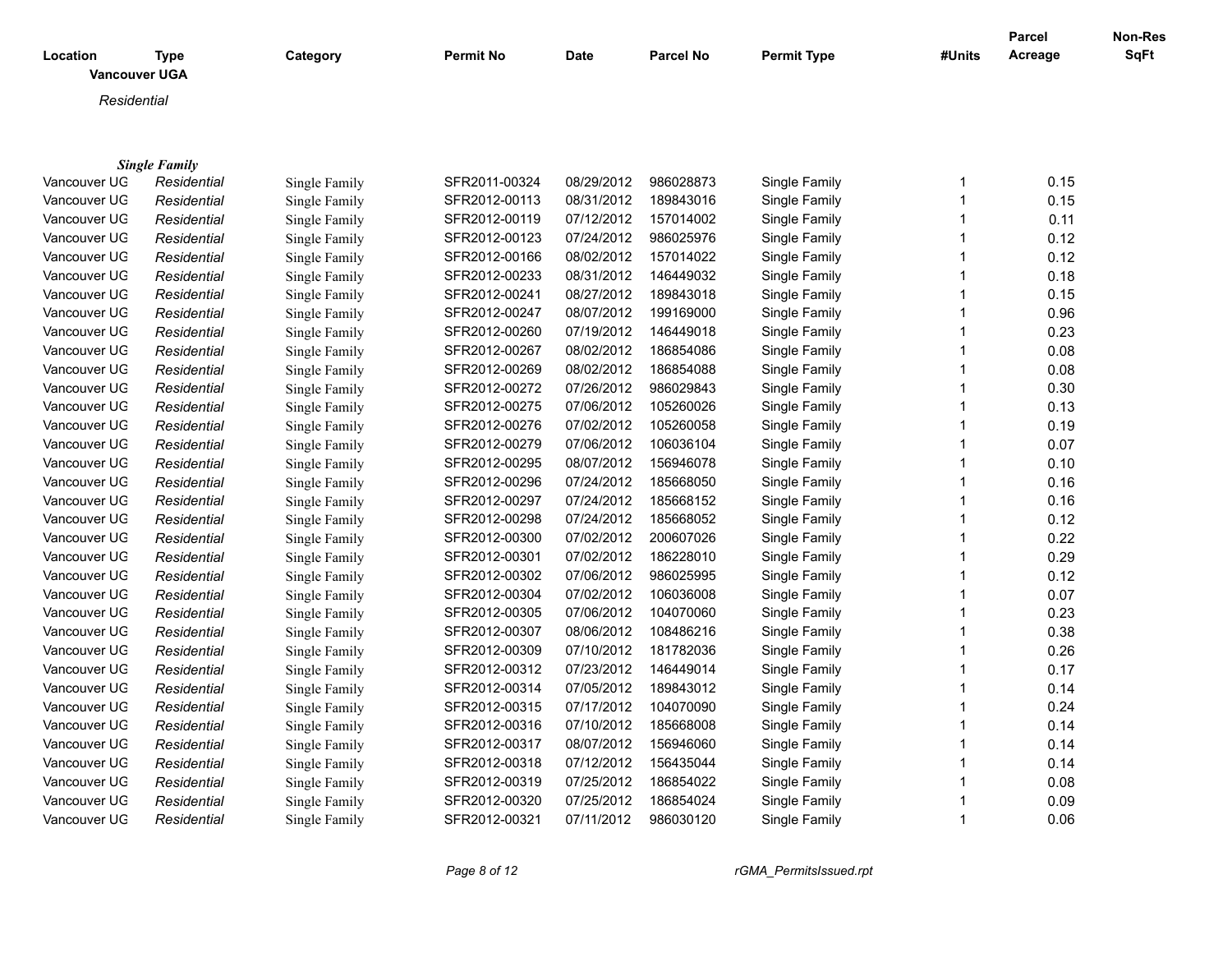| Location          | <b>Type</b><br><b>Vancouver UGA</b> | Category      | <b>Permit No</b> | <b>Date</b> | <b>Parcel No</b> | <b>Permit Type</b>                 | #Units | Parcel<br>Acreage | <b>Non-Res</b><br>SqFt |
|-------------------|-------------------------------------|---------------|------------------|-------------|------------------|------------------------------------|--------|-------------------|------------------------|
|                   | Residential                         |               |                  |             |                  |                                    |        |                   |                        |
|                   |                                     |               |                  |             |                  |                                    |        |                   |                        |
|                   | <b>Single Family</b>                |               |                  |             |                  |                                    |        |                   |                        |
| Vancouver UG      | Residential                         | Single Family | SFR2012-00322    | 07/11/2012  | 986030121        | Single Family                      |        | 0.06              |                        |
| Vancouver UG      | Residential                         | Single Family | SFR2012-00323    | 07/11/2012  | 986030122        | Single Family                      |        | 0.06              |                        |
| Vancouver UG      | Residential                         | Single Family | SFR2012-00324    | 07/11/2012  | 986030150        | Single Family                      |        | 0.06              |                        |
| Vancouver UG      | Residential                         | Single Family | SFR2012-00325    | 07/16/2012  | 200607022        | Single Family                      |        | 0.23              |                        |
| Vancouver UG      | Residential                         | Single Family | SFR2012-00329    | 07/19/2012  | 986026044        | Single Family                      |        | 0.14              |                        |
| Vancouver UG      | Residential                         | Single Family | SFR2012-00331    | 07/11/2012  | 986026040        | Single Family                      |        | 0.14              |                        |
| Vancouver UG      | Residential                         | Single Family | SFR2012-00333    | 07/13/2012  | 172178014        | Single Family                      |        | 0.13              |                        |
| Vancouver UG      | Residential                         | Single Family | SFR2012-00334    | 07/19/2012  | 986029996        | Single Family                      |        | 0.10              |                        |
| Vancouver UG      | Residential                         | Single Family | SFR2012-00335    | 07/10/2012  | 154256001        | Single Family                      |        | 0.14              |                        |
| Vancouver UG      | Residential                         | Single Family | SFR2012-00336    | 07/10/2012  | 154256002        | Single Family                      |        | 0.13              |                        |
| Vancouver UG      | Residential                         | Single Family | SFR2012-00348    | 07/16/2012  | 186197008        | Single Family                      |        | 0.23              |                        |
| Vancouver UG      | Residential                         | Single Family | SFR2012-00349    | 08/01/2012  | 189843020        | Single Family                      |        | 0.15              |                        |
| Vancouver UG      | Residential                         | Single Family | SFR2012-00351    | 07/23/2012  | 189193005        | Single Family                      |        | 0.81              |                        |
| Vancouver UG      | Residential                         | Single Family | SFR2012-00352    | 07/23/2012  | 986025984        | Single Family                      |        | 0.13              |                        |
| Vancouver UG      | Residential                         | Single Family | SFR2012-00360    | 07/24/2012  | 104070002        | Single Family                      |        | 0.23              |                        |
| $1/2$ $-2$ $-1/2$ |                                     | $0.1 \, m 1$  | OFDOOLO OOOOL    | 0.00000000  | 107010101        | $O(\log n) \times \Gamma = \log n$ |        | $\sim$ $\sim$     |                        |

| Vancouver UG | Residential | Single Family | SFR2012-00351 | 07/23/2012 | 189193005 | Single Family | 0.81 |
|--------------|-------------|---------------|---------------|------------|-----------|---------------|------|
| Vancouver UG | Residential | Single Family | SFR2012-00352 | 07/23/2012 | 986025984 | Single Family | 0.13 |
| Vancouver UG | Residential | Single Family | SFR2012-00360 | 07/24/2012 | 104070002 | Single Family | 0.23 |
| Vancouver UG | Residential | Single Family | SFR2012-00361 | 08/20/2012 | 187946124 | Single Family | 0.06 |
| Vancouver UG | Residential | Single Family | SFR2012-00363 | 08/22/2012 | 117891090 | Single Family | 1.96 |
| Vancouver UG | Residential | Single Family | SFR2012-00366 | 08/07/2012 | 986025904 | Single Family | 0.14 |
| Vancouver UG | Residential | Single Family | SFR2012-00371 | 07/25/2012 | 186197022 | Single Family | 0.25 |
| Vancouver UG | Residential | Single Family | SFR2012-00374 | 08/10/2012 | 200150000 | Single Family | 0.46 |
| Vancouver UG | Residential | Single Family | SFR2012-00375 | 08/07/2012 | 986026029 | Single Family | 0.15 |
| Vancouver UG | Residential | Single Family | SFR2012-00376 | 08/10/2012 | 200102000 | Single Family | 0.25 |
| Vancouver UG | Residential | Single Family | SFR2012-00378 | 08/07/2012 | 986025898 | Single Family | 0.15 |
| Vancouver UG | Residential | Single Family | SFR2012-00379 | 07/25/2012 | 104070068 | Single Family | 0.30 |
| Vancouver UG | Residential | Single Family | SFR2012-00381 | 08/02/2012 | 188287070 | Single Family | 0.14 |
| Vancouver UG | Residential | Single Family | SFR2012-00383 | 07/25/2012 | 119740096 | Single Family | 0.14 |
| Vancouver UG | Residential | Single Family | SFR2012-00386 | 07/20/2012 | 986030217 | Single Family | 0.24 |
| Vancouver UG | Residential | Single Family | SFR2012-00389 | 08/02/2012 | 986030214 | Single Family | 0.23 |
| Vancouver UG | Residential | Single Family | SFR2012-00390 | 08/10/2012 | 986026004 | Single Family | 0.08 |
| Vancouver UG | Residential | Single Family | SFR2012-00392 | 08/21/2012 | 986030216 | Single Family | 0.24 |
| Vancouver UG | Residential | Single Family | SFR2012-00395 | 08/10/2012 | 104040006 | Single Family | 0.22 |
| Vancouver UG | Residential | Single Family | SFR2012-00396 | 08/10/2012 | 986026026 | Single Family | 0.13 |
| Vancouver UG | Residential | Single Family | SFR2012-00397 | 08/07/2012 | 098674090 | Single Family | 0.38 |
| Vancouver UG | Residential | Single Family | SFR2012-00399 | 08/24/2012 | 115621174 | Single Family | 1.02 |
| Vancouver UG | Residential | Single Family | SFR2012-00401 | 08/21/2012 | 986030335 | Single Family | 0.20 |
|              |             |               |               |            |           |               |      |

*Page 9 of 12 rGMA\_PermitsIssued.rpt*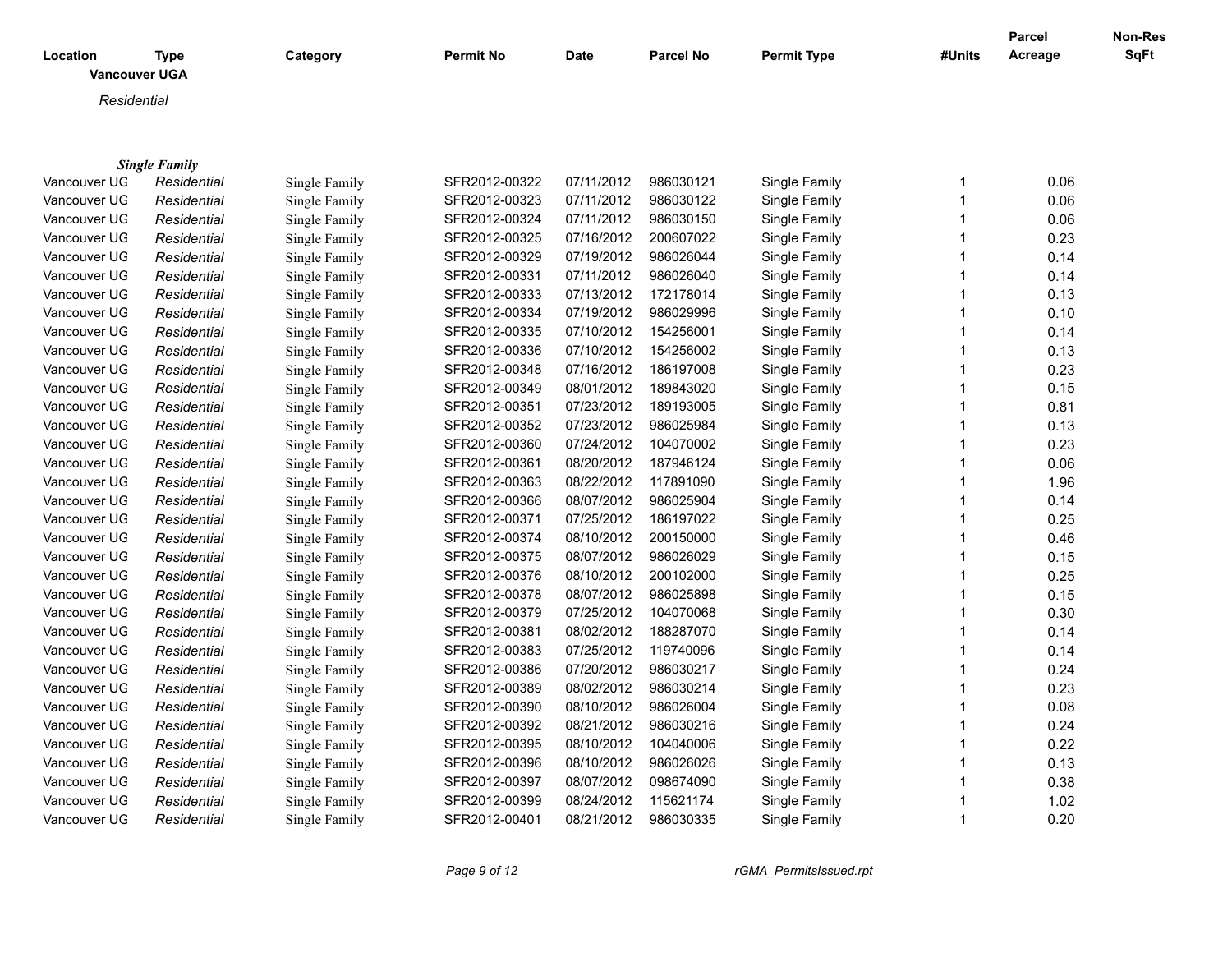| Location<br><b>Vancouver UGA</b> | Type                 | Category      | <b>Permit No</b> | Date       | <b>Parcel No</b> | <b>Permit Type</b>      | #Units | <b>Parcel</b><br>Acreage | Non-Res<br><b>SqFt</b> |
|----------------------------------|----------------------|---------------|------------------|------------|------------------|-------------------------|--------|--------------------------|------------------------|
| Residential                      |                      |               |                  |            |                  |                         |        |                          |                        |
|                                  | <b>Single Family</b> |               |                  |            |                  |                         |        |                          |                        |
| Vancouver UG                     | Residential          | Single Family | SFR2012-00402    | 08/21/2012 | 198841005        | Single Family           |        | 2.48                     |                        |
| Vancouver UG                     | Residential          | Single Family | SFR2012-00403    | 08/08/2012 | 181677122        | Single Family           |        | 0.12                     |                        |
| Vancouver UG                     | Residential          | Single Family | SFR2012-00408    | 08/30/2012 | 145043008        | Single Family           |        | 0.13                     |                        |
| Vancouver UG                     | Residential          | Single Family | SFR2012-00409    | 08/22/2012 | 187946008        | Single Family           |        | 0.06                     |                        |
| Vancouver UG                     | Residential          | Single Family | SFR2012-00412    | 08/21/2012 | 189865004        | Single Family           |        | 0.16                     |                        |
| Vancouver UG                     | Residential          | Single Family | SFR2012-00413    | 08/21/2012 | 986030220        | Single Family           |        | 0.26                     |                        |
| Vancouver UG                     | Residential          | Single Family | SFR2012-00414    | 08/14/2012 | 154210012        | Single Family           |        | 0.24                     |                        |
| Vancouver UG                     | Residential          | Single Family | SFR2012-00438    | 08/31/2012 | 185668082        | Single Family           |        | 0.13                     |                        |
|                                  |                      |               |                  |            |                  |                         | 78     | Total Single Family      |                        |
|                                  |                      |               |                  |            |                  | Vancouver UGA Sub Total | 83     |                          | 12,296                 |
|                                  |                      |               |                  |            |                  |                         |        |                          |                        |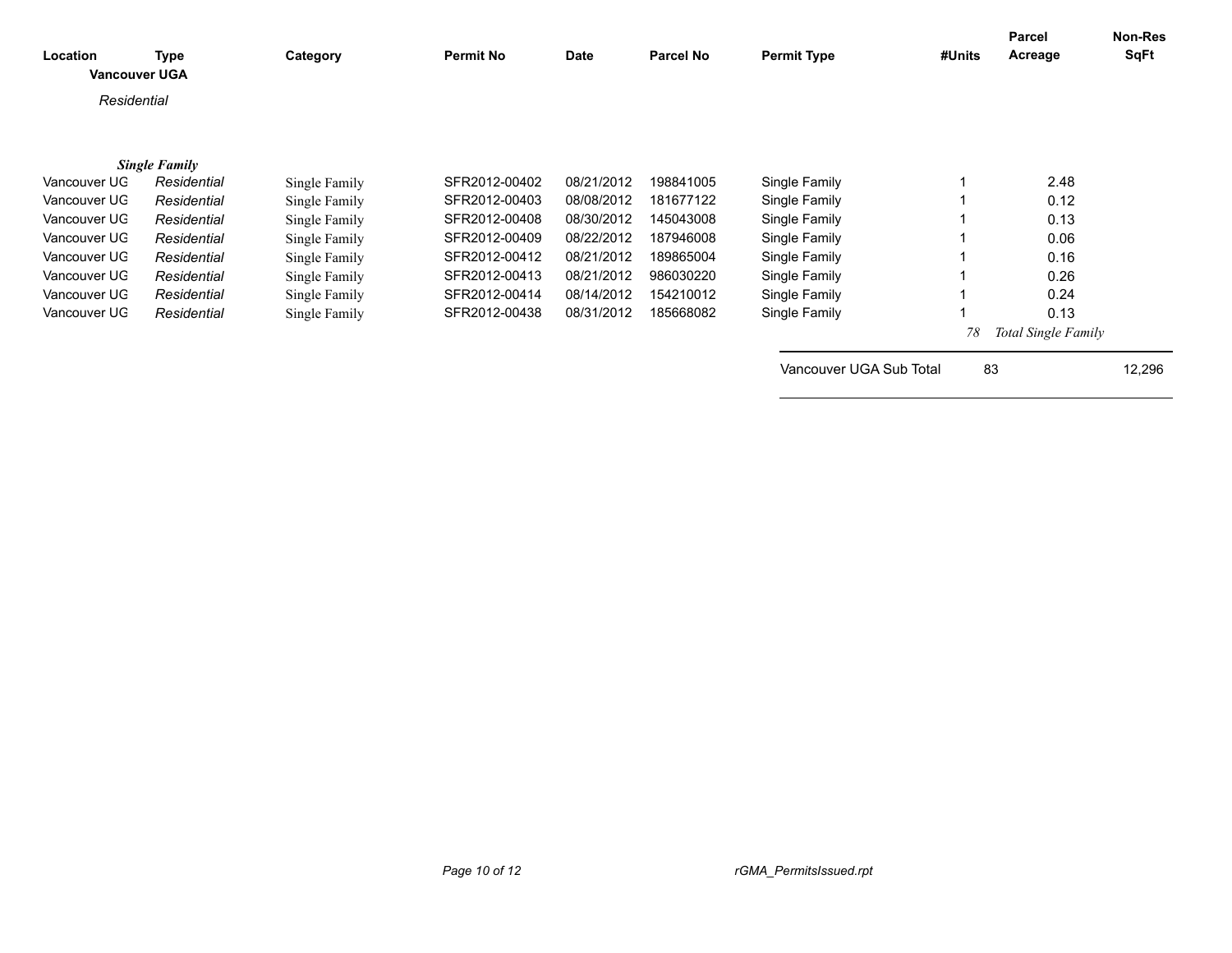|                       |                      |               |                  |             | <b>Parcel No</b> |                         |                | <b>Parcel</b>       | <b>Non-Res</b><br><b>SqFt</b> |
|-----------------------|----------------------|---------------|------------------|-------------|------------------|-------------------------|----------------|---------------------|-------------------------------|
| Location<br>Washougal | <b>Type</b>          | Category      | <b>Permit No</b> | <b>Date</b> |                  | <b>Permit Type</b>      | #Units         | Acreage             |                               |
|                       |                      |               |                  |             |                  |                         |                |                     |                               |
| Residential           |                      |               |                  |             |                  |                         |                |                     |                               |
|                       |                      |               |                  |             |                  |                         |                |                     |                               |
|                       | <b>Single Family</b> |               |                  |             |                  |                         |                |                     |                               |
| Washougal             | Residential          | Single Family | 12020010         | 08/03/2012  | 131173060        | Single Family           |                | 0.27                |                               |
| Washougal             | Residential          | Single Family | 12030018         | 08/01/2012  | 130050050        | Single Family           |                | 0.17                |                               |
| Washougal             | Residential          | Single Family | 12040027         | 07/23/2012  | 095785010        | Single Family           |                | 0.17                |                               |
| Washougal             | Residential          | Single Family | 12060016         | 07/11/2012  | 130031018        | Single Family           |                | 0.21                |                               |
| Washougal             | Residential          | Single Family | 12060024         | 07/24/2012  | 123007072        | Single Family           |                | 0.28                |                               |
| Washougal             | Residential          | Single Family | 12070053         | 08/14/2012  | 071760005        | Single Family           |                | 0.33                |                               |
| Washougal             | Residential          | Single Family | 12080013         | 08/21/2012  | 134140398        | Single Family           |                | 0.13                |                               |
| Washougal             | Residential          | Single Family | 12080017         | 08/20/2012  | 132591150        | Single Family           |                | 0.18                |                               |
|                       |                      |               |                  |             |                  |                         | 8              | Total Single Family |                               |
|                       |                      |               |                  |             |                  | Washougal Sub Total     | 8              |                     | 0                             |
|                       | <b>Washougal UGA</b> |               |                  |             |                  |                         |                |                     |                               |
| Residential           |                      |               |                  |             |                  |                         |                |                     |                               |
|                       |                      |               |                  |             |                  |                         |                |                     |                               |
|                       |                      |               |                  |             |                  |                         |                |                     |                               |
|                       | <b>Single Family</b> |               |                  |             |                  |                         |                |                     |                               |
| Washougal UC          | Residential          | Single Family | SFR2012-00398    | 08/29/2012  | 130958000        | Single Family           |                | 1.51                |                               |
|                       |                      |               |                  |             |                  |                         |                | Total Single Family |                               |
|                       |                      |               |                  |             |                  | Washougal UGA Sub Total | $\overline{1}$ |                     | 0                             |
|                       |                      |               |                  |             |                  |                         |                |                     |                               |